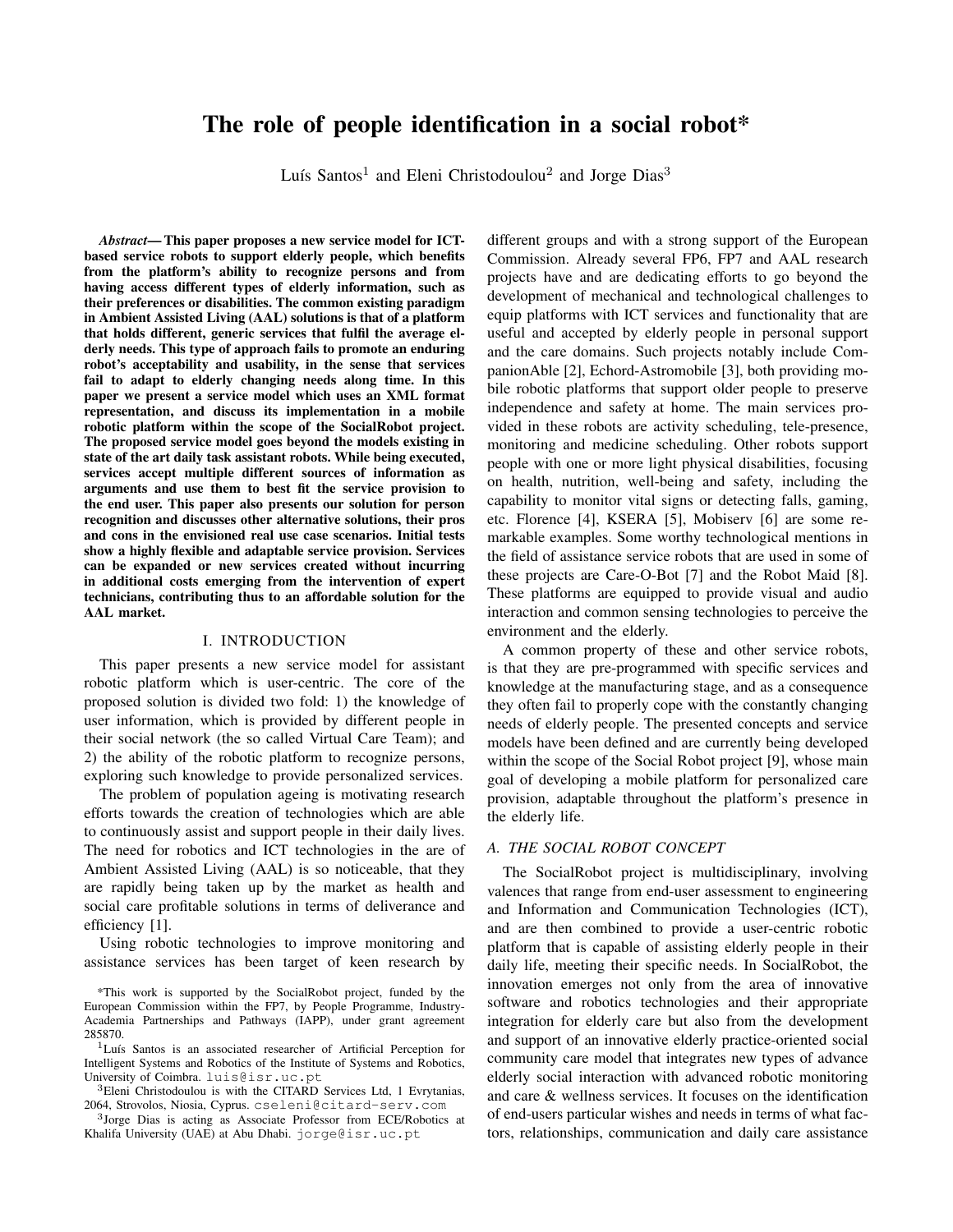

Fig. 1. Elderly on the center, surrounded by the robot, VCT, equipments, Soconet. NEEDS TO BE MODIFIED

routines are meaningful to be generated in order to provide the best possible care provision to the elderly. The social community model encourages and supports communication, assistance and self-management of the elderly, promoting seamless connection and interaction of different people (like carers, family members, friends, neighbors) from all ages at any time where the robot will act as a form of an intermediate agent between the elderly and the social care community. The information about the elderly is maintained in the Social care Community network (SoCoNet) secure database. This database has a supporting interface which allows both the robotic platform or a VCT member to add, remove or update information. Services are actively provided by a robotic platform, which in the SocialRobot project is a mobile robot. The goal of the project is to promote the maximum interaction between the elderly, family, friends, carers supported by the robotic platform and the intelligent repository of information (see Fig. 1).

# *B. SoCoNet - Knowing the Elderly*

The SoCoNet is a core component of the Social Robot solution. With the elderly at the centre of its structure, it is a web-based virtual collaborative social community network, enabling the effective administration and coordination of the user (Person) profiles and Virtual Care Teams (VCTs) around the elderly person (see Figure 2). This tool is supported by a set of services whose main objective is to ensure that the elderly will have a unique and personalized profile of



Fig. 2. Soconet schema simplified to the first information layer.

disabilities and abilities, special needs and preferences. These profiles can be adapted through the life of the platform and are used by the service models to promote personalized care provision. In order to promote modularity, the SoCoNet components and schema are designed, developed and maintained independently from the robotic platform. Information management is mainly maintained by VCT members, which have the ultimate responsibility of ensuring data correctness. From the robot's perspective, there are methods responsible for retrieving and storing the required data for service provision and, when necessary, update the database table contents. The following items will describe the main information categories present in the SoCoNet database, according to the illustration in Figure 2.

- Person: Stores general information about all the users of the system.
- VCT: consists of people (members) of different ages (young and old) and roles (relatives, friends, neighbours, care professionals, etc.) that can assist, collaborate and actively communicate with the elderly.
- Group: Stores a list of all possible groups that a Person can belong to (i.e., Golf group, Dancing Group, Photograph Group, etc.).
- Food: Stores a list of different food that can be included in the food menu.
- Location: Stores a list of all possible locations (specific locations) that a Person may like or do not like to visit (i.e., the park, the hospital, the cinema, etc.).
- Expertise: Stores a list of all possible expertise a Person may have in a certain domain (electrical engineering, doctor, sports, gardening, etc.).
- Social Characteristic: Stores a list of all possible social characteristics that the Person may have. Such social characteristics are for example (does not like water activities, does not like outdoor activities, does not like to see very handicapped people, etc.)
- Accessory: Stores information about all possible accessories a Person may need. Such accessories can be eyeglasses, walking sticks, cars, mobile phones, umbrellas, coats, medicine, etc.
- Disability: Stores a list of all possible disabilities a Person may have (hearing problems, sight problems, walking problems, etc.).

Albeit being defined separately, these different information items can be related between each other. For example, an accessory "Water Bottle" may be associated to a specific activity like "Yoga". Such associations allow a wide range of combinations that will maximize the use of the available information for a detailed and highly personalized service provision.

# II. SERVICES PERSONALISATION

In SocialRobot we propose a service model that is highly adaptable to deal with similar scenarios, maximizing the exploitation of the information existing in the SoCoNet database. Preference and priorities for different persons allow each user to have an engaging and personalized experience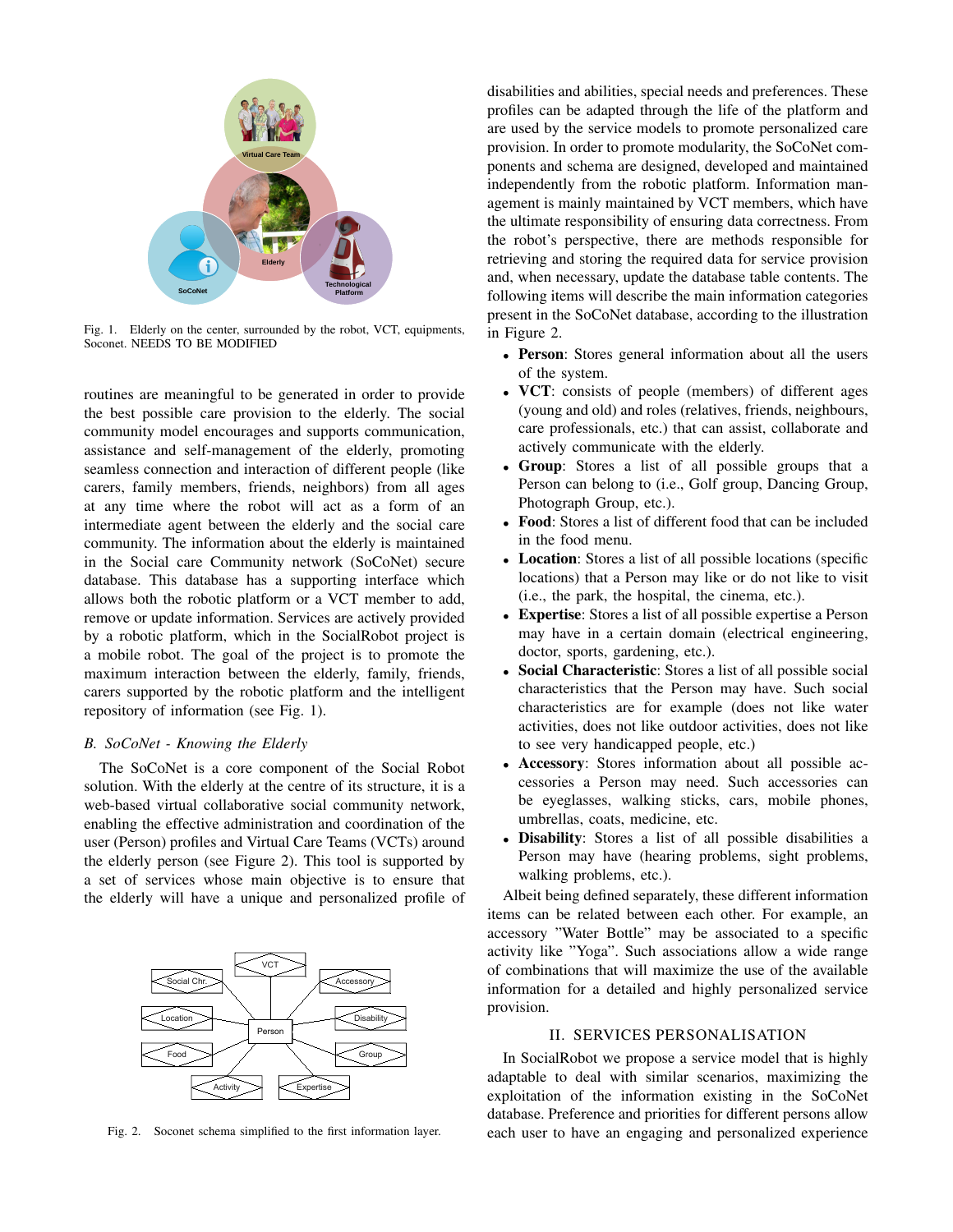with the robot, which is different from all the others because it satisfies their personal needs based on their own preferences and behaviour profiles.

Existing robots are built to provide generic services which are programmed a priori upon analysis of end-user group requests. However, elderly needs keep changing, caused for a number of different factors. Hence, such service approach may become outdated shortly. The most commonly observed service provision in state of the art robots is often limited to monitoring and reminding of activities or medication scheduling. This apparently seems a good approach to address the most standard scenarios, with the ability to provide the same services in different places like at home or care centres.

However, in this paper we highlight two categories of everyday use-case scenarios, justifying why this approach is likely to become obsolete or, at least, insufficient. In multiple user environments, under the current paradigm, the same service is repeated to all users along time, which eventually will reflect a decrease of user acceptability and loss of interest. Additionally, a service might require specific information to be properly executed, whereas such information might not be available at the programming stage. For example, if an older person is diagnosed diabetes, a cooking advice service needs to start avoiding suggesting recipes using sugar.

#### *A. SERVICE MODEL*

The use of a semi-structured data model will enable the knowledge base to represent the large variety of different information sources in a uniform manner. The proposed service model is operationally implemented using an XML structure (see Figure 3), which benefits from being human and machine readable. It represents a structure of different functions that are required to provide a service and whose execution can be synchronous or not. It is also possible to link these functions in a more flexible manner, for example adding importance or priority to each of them, bundle various functions together or even state preconditions for each function. Moreover, such approach promotes the independence of the actual service description from service knowledge, allowing thus for greater flexibility. Because the data in the SoCoNet database is also represented in XML format, it facilitates an easier and more sophisticated matching and blending between knowledge and service descriptions. The platform's service capabilities is divided into two separate functional stages:

- 1) Service Interpretation. A parsing system that is responsible for interpreting the service XML definition, verify its integrity and generate the operational sequence of functions that the platform has to execute;
- 2) Operational Execution. Given a machine readable service description, the execution engine will ensure that each low-level function is called and retrieves the necessary data to advance in the function pipeline. The order of execution, if existent, is defined by priority weights. Once all functions have been called, the service is considered terminated.

<!--Service XML Example Using Pseudo Code Variables -->

```
<Service>
          .___<br><Name> SR-Meal Suggestion </Name>
        <Description
          .<br>'30 minutes before meals. the robot checks for standing by elderly and tries to match to
        elderly preferred meals
          </Description>
        \n  <b>Function</b>\n<CallbackName="Face_Recognition"/><br><CallbackName="Face_Recognition"/>
                 |<br>| soutput="UInt32"/><br>|<br>sorder="1"/><br>|<br>spriority="High"/>
                  <Mandatory="Yes"/>
         \le/Function>
         \n  <b>Function</b>\nncion><br><callbackName="Get_User_Preferred_Meals"/><br><ThputType="UInt32"/><br><0utput="String"/><br><0utput="2*/>
                  <Priority="High"/>
                  <Mandatory="Yes"/>
          </Function>
         <Function
                  <CallbackName="Match Meals"/>
                 <br/>
<br/>cture="match" <br/>\begin{array}{l} \mbox{<} \mbox{<} \mbox{<} \mbox{<} \mbox{<} \mbox{<} \mbox{<} \mbox{<} \mbox{<} \mbox{<} \mbox{<} \mbox{<} \mbox{<} \mbox{<} \mbox{<} \mbox{<} \mbox{<} \mbox{<} \mbox{<} \mbox{<} \mbox{<} \mbox{<} \mbox{<} \mbox{<} \mbox{<} \mbox{<} \mbox{<} \mbox{<} \mbox{<} \mbox{<} \mbox{</Function>
         <Function
                 cucum<br>
ccallbackName="Voice_Synthesis"/><br>
<InputType="String"/><br>
<Output="800L"/><br>
<Output="4"/><br>
<Priority="High"/>
                  <Mandatory="Yes"/>
         </Function>
</Service>
```
Fig. 3. Service XML Structure

The details on the functional stages and the system architecture can be found on [10], where the framework that supports the development of the robotic platform tools is the Robotic Operating System (ROS), while the SoCoNet database and the interacting web-methods are developed in MsSQL and Java respectively. The following real scenario describes the execution flow from the service described in Figure 3. *It is 30 minutes to lunch time, and the robot is facing an older person, who is sitting in the sofa, to provide an alerting service. It calls the recognition function to identify who is in from of it. Upon an accurate identification, it queries the database for that persons favourite meals. Then it compares that information with the lunch menu for that day. In case there is a match, it calls a speech synthesis module to tell the person that in 30 minutes, his favourite food is going to be served for lunch.*

The fact that these functions accept arguments is a key property in the proposed service model. In this context, the identity of the person who is interacting with the platform is probably the most relevant argument. This strategy allows the SocialRobot platform to retrieve information that is specific to a particular user, such that the provided service meets that user's particular needs. Therefore, an accurate recognition of the person is essential for this model to exhibit its full potential.

### III. ELDERLY RECOGNITION

To recognize the elderly, we use computer vision and machine learning. This is justified by the presence of video cameras in most common platforms that are used in related AAL solutions. We selected face recognition because, while interacting with the robot, the user has to face it, allowing thus the face to be recognized. It is a well developed research area and for testing purposes we have currently